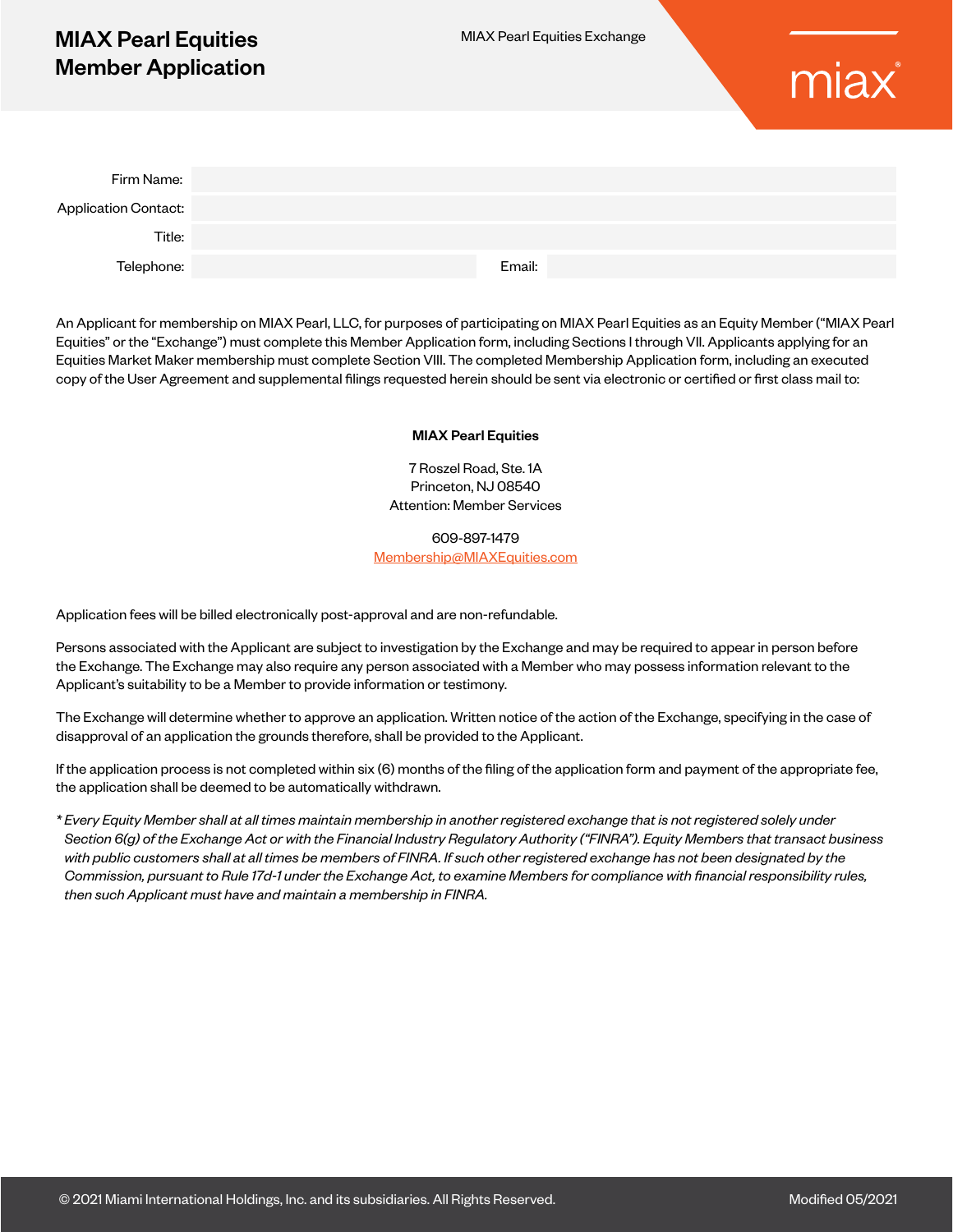# I. Firm Information

A Member of the Exchange may be a corporation, partnership, limited liability company or sole proprietorship organized under the laws of a jurisdiction of the United States, or such other jurisdiction as the Exchange may approve. Each Member must be a brokerdealer registered pursuant to Section 15 of the Exchange Act and meet the qualifications for a Member in accordance with Rules of the Exchange applicable thereto. Each Member must prepare and maintain financial and other reports required to be filed with the SEC and the Exchange in English and U.S. dollars, and ensure the availability of an individual fluent in English and knowledgeable in securities and financial matters to assist representatives of the Exchange during examinations.

An Equity Member is a Member authorized by the Exchange to transact business on MIAX Pearl Equities.

Every Member shall have as the principal purpose of being a Member the conduct of a securities business. Such a purpose shall be deemed to exist if and so long as the Member has qualified and acts in respect of its business on the Exchange in one or more of the following capacities, as applicable: Equities Market Maker and/or Equities Order Entry Firm.

| Address:                     |                                                          |      |     |    |
|------------------------------|----------------------------------------------------------|------|-----|----|
| City/State/Zip Code:         |                                                          |      |     |    |
| Telephone:                   |                                                          | Fax: |     |    |
|                              |                                                          |      |     |    |
| <b>Website Address:</b>      |                                                          |      |     |    |
|                              |                                                          |      |     |    |
|                              | Is Applicant affiliated with a MIAX Member Firm?         |      | Yes | No |
| If yes, list Member Firm(s): |                                                          |      |     |    |
|                              |                                                          |      |     |    |
|                              |                                                          |      |     |    |
|                              |                                                          |      |     |    |
|                              | Is Applicant affiliated with a MIAX Pearl Member Firm?   |      | Yes | No |
| If yes, list Member Firm(s): |                                                          |      |     |    |
|                              |                                                          |      |     |    |
|                              |                                                          |      |     |    |
|                              |                                                          |      |     |    |
|                              | Is Applicant affiliated with a MIAX Emerald Member Firm? |      | Yes | No |
| If yes, list Member Firm(s): |                                                          |      |     |    |
|                              |                                                          |      |     |    |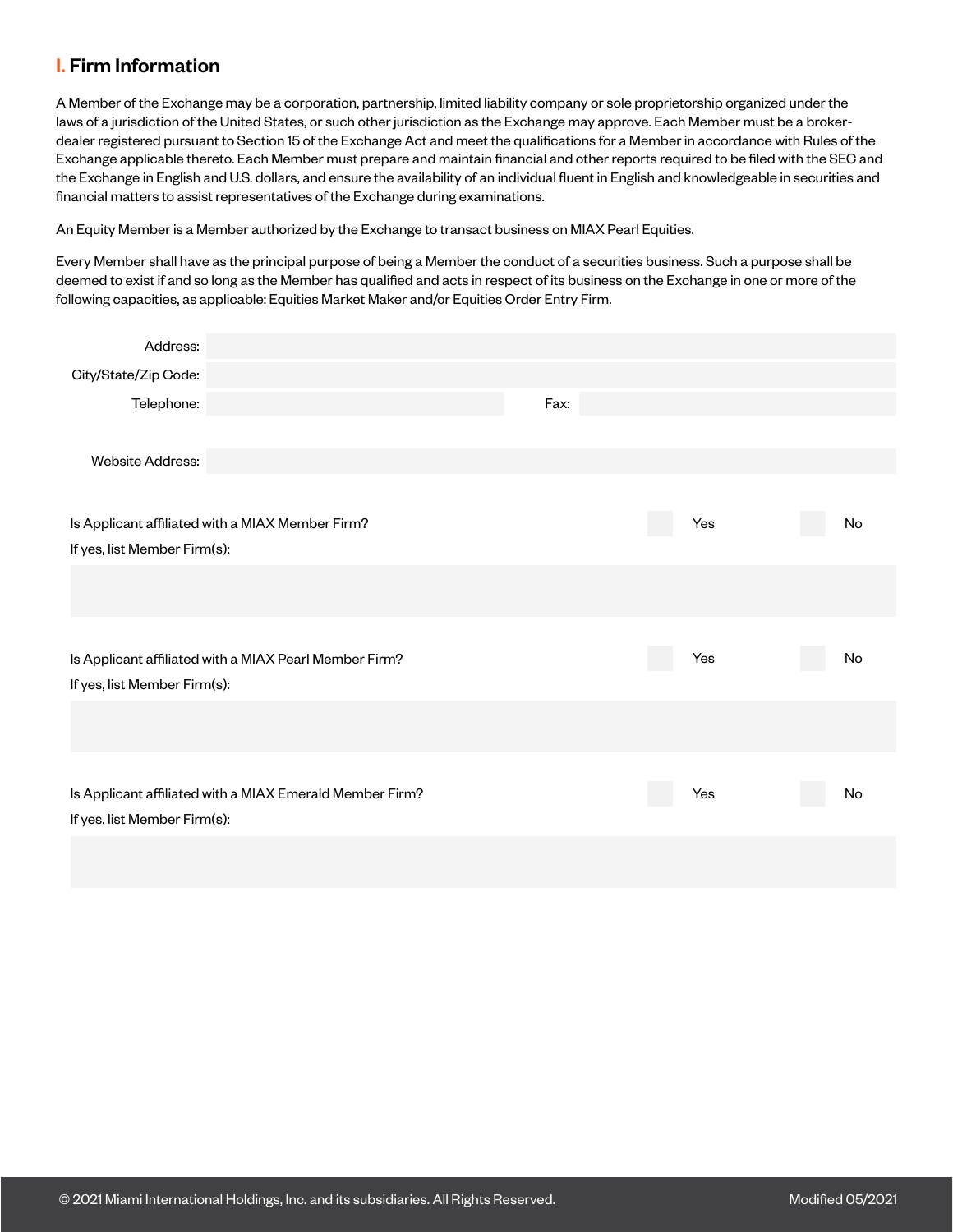## II. Type of Business Activity *(indicate all that apply)*



**Other** 

## III. Primary Firm Contacts *(attach additional names as needed)*

#### Registrations Contact:



#### Billing Contact:

| Name:      |       |                   |
|------------|-------|-------------------|
| Title:     |       | Authorized Signer |
| Email:     |       |                   |
| Telephone: | CRD#: |                   |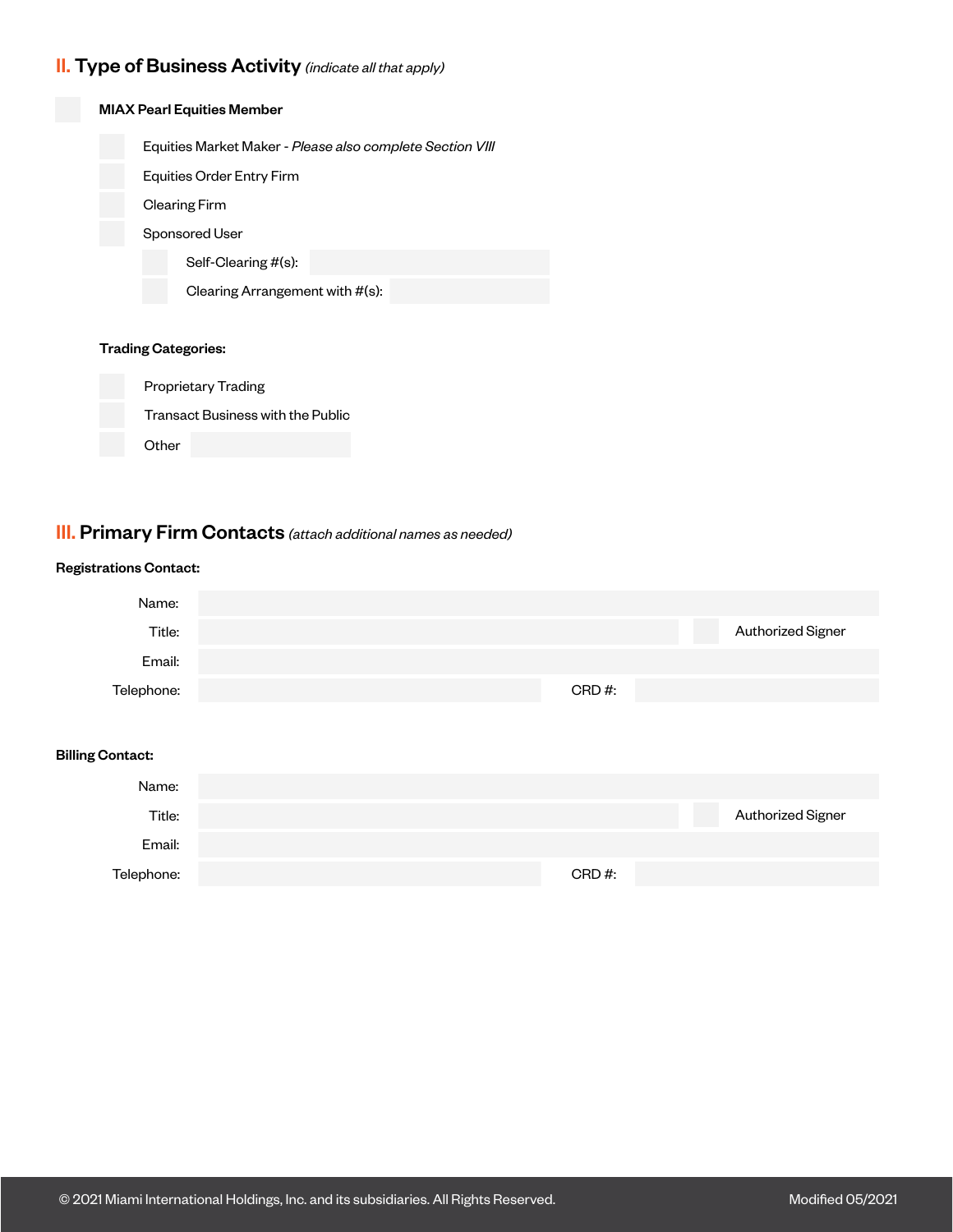#### Please provide the following contact information if not previously provided on Pre-Application Survey Form:

# Authorized Signer Authorized Signer Technical Contact: Trading Contact: Name: Title: Email: Telephone: Name: Title: Email: Telephone: CRD #: CRD #: Qualification and Registration of Members and Associated Persons Authorized Signer Authorized Signer Responsible Person: #2) Registered Supervisor of Authorized Person(s) - Series 7 and 57 or an equivalent foreign examination module approved by the Exchange: #1) Registered Supervisor of Authorized Person(s) - Series 7 and 57 or an equivalent foreign examination module approved by the Exchange: Name: Name: Name: Title: Title: Email: Email: Telephone: Telephone: CRD #: CRD #:

| Title:     |          | Authorized Signer |
|------------|----------|-------------------|
| Email:     |          |                   |
| Telephone: | $CRD#$ : |                   |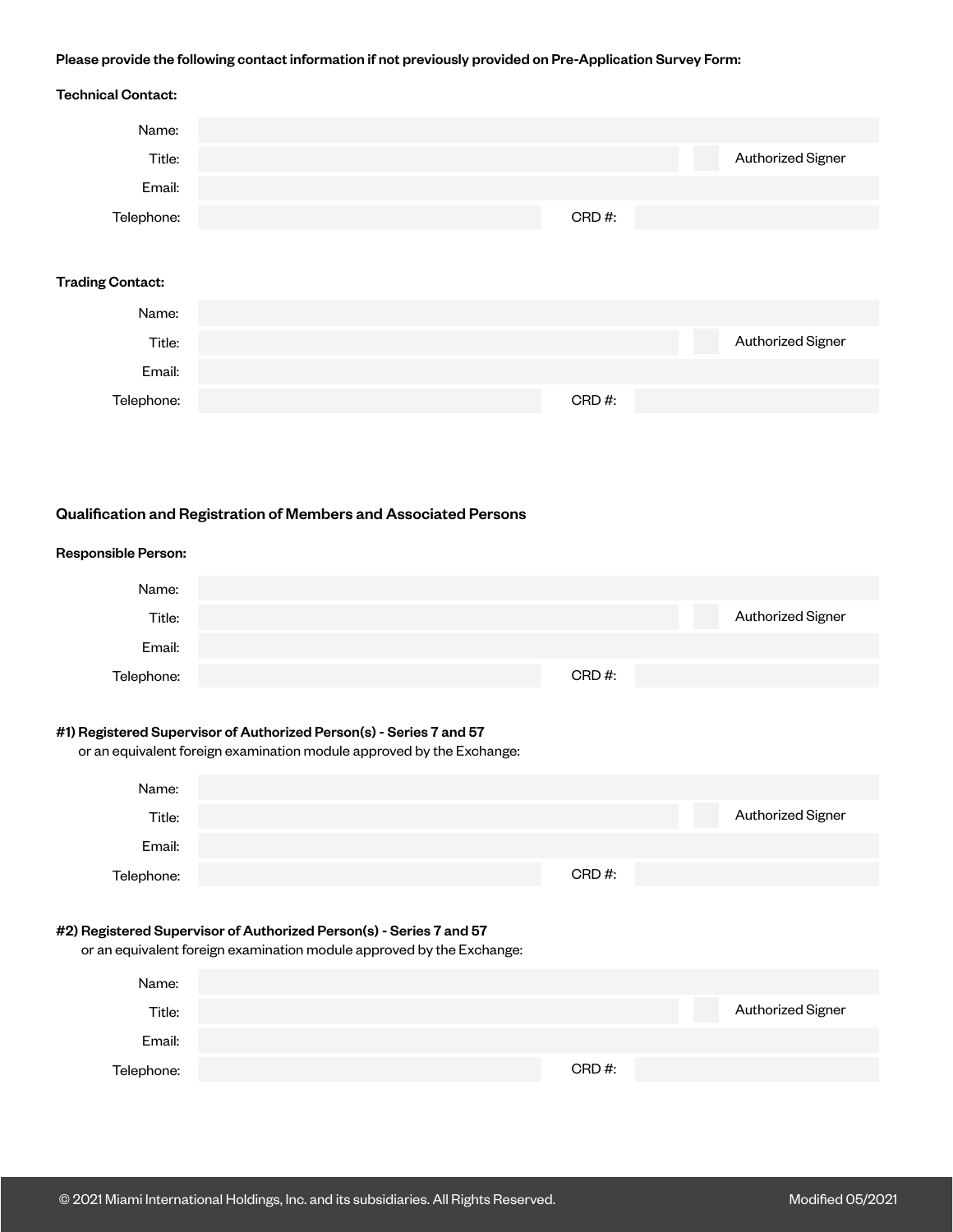#### Chief Compliance Officer:

| Name:      |                                                     |          |                   |
|------------|-----------------------------------------------------|----------|-------------------|
| Title:     |                                                     |          | Authorized Signer |
| Email:     |                                                     |          |                   |
| Telephone: |                                                     | $CRD#$ : |                   |
|            |                                                     |          |                   |
|            | Financial & Operations Principal (FINOP Series 27): |          |                   |
| Name:      |                                                     |          |                   |

| i vallite. |       |                   |
|------------|-------|-------------------|
| Title:     |       | Authorized Signer |
| Email:     |       |                   |
| Telephone: | CRD#: |                   |

Each Member is required to designate, and identify to the Exchange, a person or persons responsible for implementing and monitoring the day-to-day operations and internal controls of the Member's anti-money laundering program. A Member must provide prompt notice to the Exchange regarding any change in this designation. If applicant is a member of FINRA, it is required to comply with FINRA Rule 3310. Notification of changes to this designation need not be filed with the Exchange if the Member complies with such FINRA rule.

#### AML Officer:

| Name:      |       |                   |
|------------|-------|-------------------|
| Title:     |       | Authorized Signer |
| Email:     |       |                   |
| Telephone: | CRD#: |                   |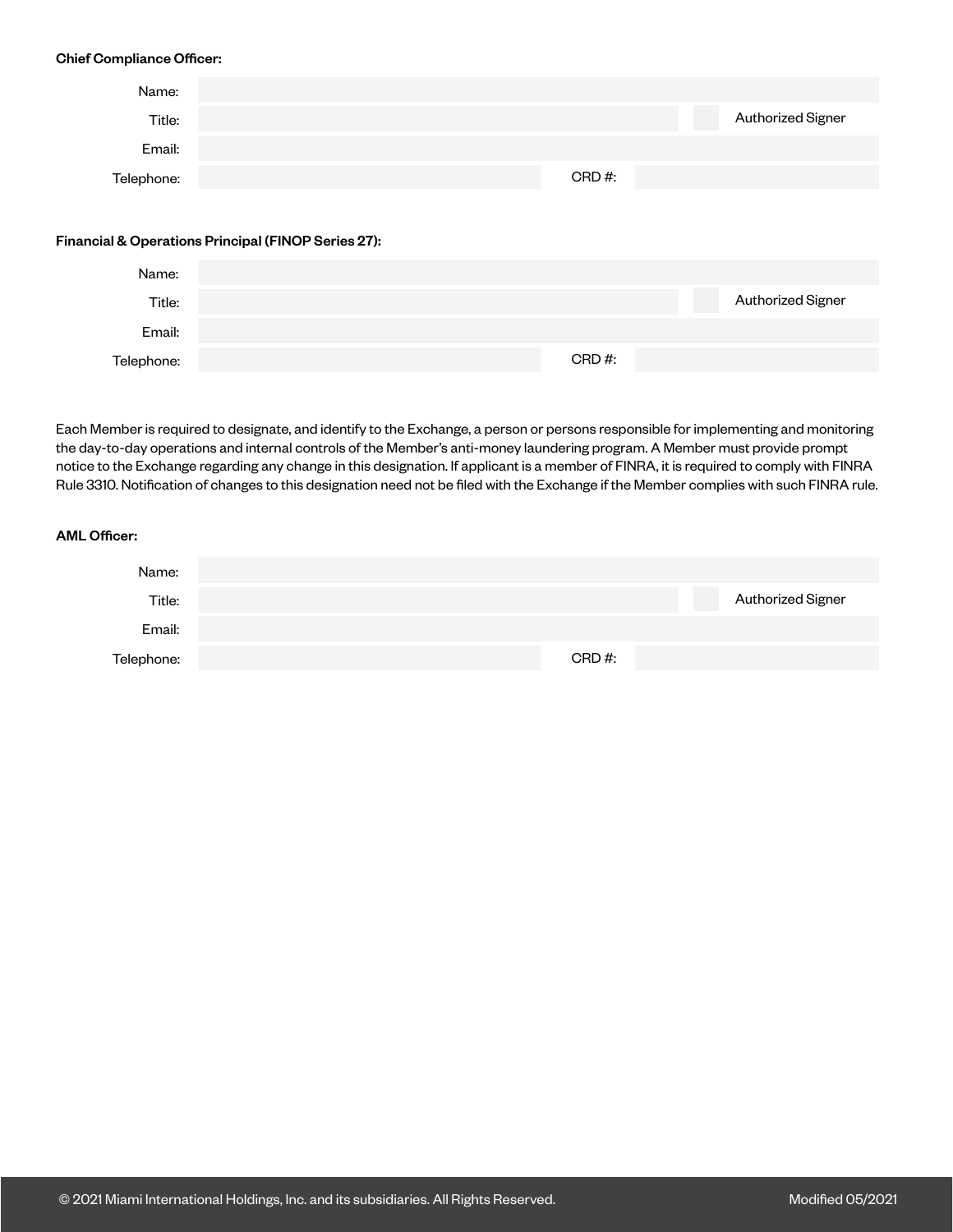## IV. Regulatory

For following Sections, *attach response statement(s) as needed.* 

a) Form BD: *current copy.* SEC # 8-: Firm CRD: #  $\frac{1}{2}$  Firm CRD: #

- b) A list of Self-Regulatory Organizations ("SRO") of which Applicant is a member.
- Applicant's designated examining authority ("DEA").
- d) A statement indicating whether Applicant is currently, or has been in the last 10 years, the subject of any investigation or disciplinary proceeding conducted by any SRO, or by any federal or state securities or futures regulatory agency or commission, regarding Applicant's activities that are not disclosed on Applicant's Form BD.
	- If so, the statement must include all relevant details, including any sanctions imposed.
- e) A statement indicating whether any person listed on Schedule A of Applicant's Form BD is currently, or has been in the last 10 years, the subject of any investigation or disciplinary proceeding conducted by any SRO, or by any federal or state securities or futures regulatory agency or commission, regarding Applicant's activities that is not disclosed on a Form U-4 for such individuals.
	- If so, the statement must include all relevant details, including any sanctions imposed.
- f) Appropriate registration on Web CRD of individuals on Schedule A of Applicant's Form BD. If Applicant does not have access to Web CRD, provide a copy of Form U-4 for those individuals on Schedule A of Applicant's Form BD in those cases where such individuals are subject to Form U-4 reporting.
- g) Appropriate registration on Web CRD of duly qualified Authorized Trader(s) Series 7 and Series 57 or an equivalent foreign examination module approved by the Exchange.
- h) Identify person(s) primarily responsible for supervising trading and/or market making activities, including CRD numbers.
- Associated Person registrant(s) Rules Chapter XXIII.
- Sponsored User Identify person or entity that has entered into an arrangement with the Applicant to provide access for order routing to the Exchange(s). *If applicable, copy of agreement and list of Authorized Traders. A Sponsored Access Agreement and User Agreement will need to be completed and filed separately.*
- k) Procedures: *current copy*
	- 1) Exchange trading activities:
	- 2) Clearing: For Applicants that propose to clear market maker transactions effected on the Exchange, a copy of Applicant's written procedures for assessing and monitoring potential risks to capital over a specified range of market movements of positions.
	- 3) Information Barrier
	- 4) Business Continuity Planning
- l) Date of Applicant's last examination during which supervisory procedures were reviewed. *Please provide copy of disposition findings.*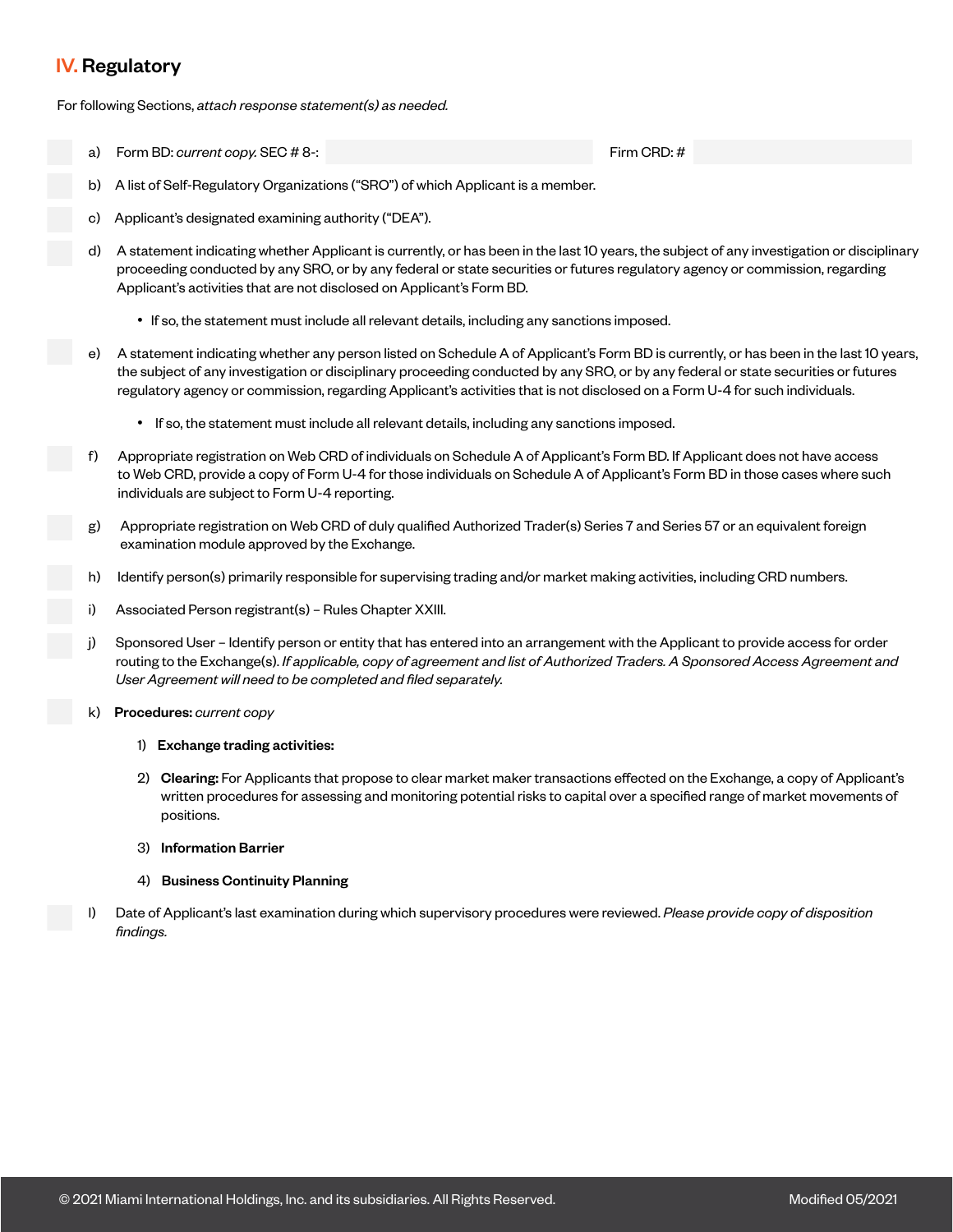### V. Organizational Structure *(Attach response statement(s) as needed.)*

- b) State of Organization: **Federal Tax ID:** Federal Tax ID: Type of Organization: Corporation Limited Liability Company Partnership Sole Proprietorship
	- c) A copy of Applicant's partnership agreement, LLC operating agreement, charter, by-laws or equivalent documents and copies of state filings.
	- d) An organizational supervisory chart, including the names of Applicant's chief executive officer, chief financial officer, chief operating officer, and chief compliance officer.
	- e) A listing of the office(s) from which Applicant will conduct its Exchange market making activity.
	- f) Does Applicant Firm have a direct parent? Parent firm's name:
	- g) Has Applicant and/or its predecessor organizations ever operated under another name?

## VI. Business and Operating Information *(Attach response statement(s) as needed.)*

- a) A copy of any contract or agreement with another broker-dealer, a bank, a clearing entity, a service bureau or a similar entity to provide Applicant with services regarding the execution or clearance and settlement of transactions effected on the Exchange *(Ex.: NSCC, securities routing agreement, clearing agreement, joint back office, etc.)*
- b) The NSCC member through which Applicant will clear transactions effected on the Exchange (if Applicant is self-clearing, so indicate).
- c) Please provide. Error Account Information:
- d) MPID(s):
- e) A brief description of:
	- Applicant's proposed trading activities on the Exchange, such as whether it will act as a market-maker, enter customer or proprietary orders or conduct block trading activities, etc.
	- The manner in which Applicant receives and sends orders, such as through electronic proprietary devices, internal orderprocessing systems or through third-party order routing services.
	- If Applicant will be conducting "Other Business Activities", a statement describing such activities.
	- If applicable, identify any new procedures that will be implemented for new types of business the firm plans to launch.
- f) Brokers' Blanket Bond: *If applicable, copy of.*
- g) Sharing of Offices & Wire Connections Arrangements: *If applicable, copy of agreement*.
- h) Margin Requirements: Statement as to whether the firm is bound by margin rule of the Chicago Board of Options Exchange or the New York Stock Exchange, if either.
- i) User Agreement
- j) Clearing Letter of Guarantee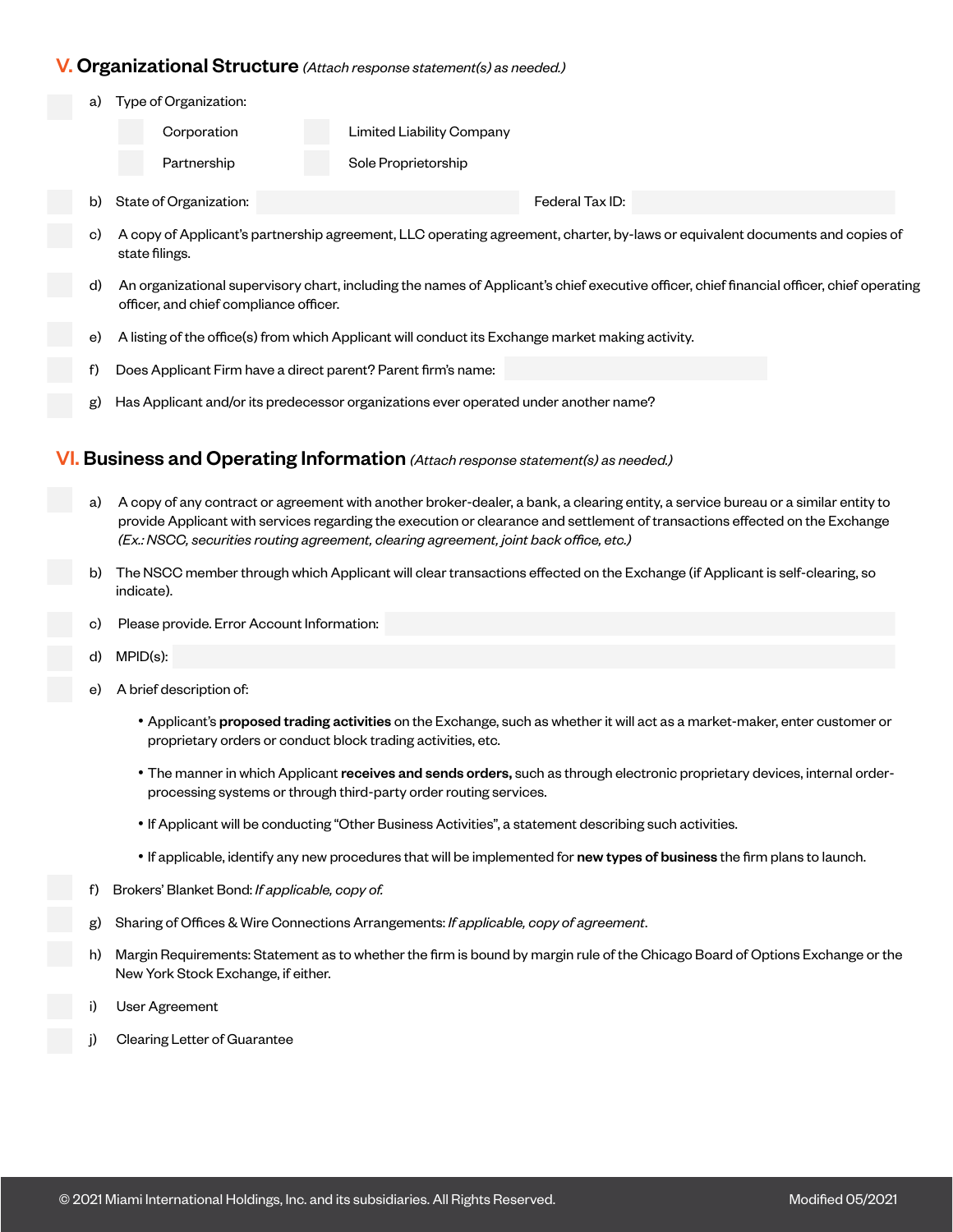## VII. Financial Disclosure *(attach response statement(s) as needed)*

- a) Copy of Applicant's most recent "FOCUS Report" (Form X-17A-5) filed with the SEC pursuant to Rule 17a-5 under the Exchange Act *(the most current Parts I, II, and IIA, as applicable).*
- b) Applicant's financial Balance Sheet, *current copy.*
- c) A Financial Reporting Declaration Statement from Applicant's CFO regarding the content in (b) above.
- d) Name, address and contact information for Applicant's independent public accountant.
- e) If any other person will guarantee the transactions Applicant will effect on the Exchange, attach a statement indicating the name of the guarantor and the nature of the guarantee.
- f) Financial arrangement(s) disclosing the source and amount of Applicant's capital to support its trading and/or market making activities on the Exchange, and the source of any additional capital that may become necessary.
- g) If Applicant intends to raise additional capital to finance its business on the Exchange, attach a statement indicating the source and amount of such capital.
- h) Debt(s) to Exchanges and/or Exchange Members (verbal and written).
- i) Does the organization owe any monies to the Exchange, another national securities exchange, a national securities association, a national futures association, or a commodities exchange that are overdu*e (including but not limited to any overdue fees, charges, dues, assessments, fines or other amounts)?*

|    |                                                                                                                                                                                                                             | Yes | No |            |  |
|----|-----------------------------------------------------------------------------------------------------------------------------------------------------------------------------------------------------------------------------|-----|----|------------|--|
|    | If yes, to whom:                                                                                                                                                                                                            |     |    | Amount: \$ |  |
|    | Describe: (Attach statement)                                                                                                                                                                                                |     |    |            |  |
|    | Have satisfactory arrangements been made to repay this debt?                                                                                                                                                                |     |    |            |  |
|    |                                                                                                                                                                                                                             | Yes | No |            |  |
|    | If yes, to whom:                                                                                                                                                                                                            |     |    | Amount: \$ |  |
|    | Describe: (Attach statement)                                                                                                                                                                                                |     |    |            |  |
| k) | Does the organization owe any monies to any Exchange Permit Holder, or any member of another national securities<br>exchange, a national securities association, a national futures association, or a commodities exchange? |     |    |            |  |
|    |                                                                                                                                                                                                                             | Yes | No |            |  |
|    | If yes, to whom:                                                                                                                                                                                                            |     |    | Amount: \$ |  |
|    | Describe: (Attach statement)                                                                                                                                                                                                |     |    |            |  |
| I) | Have satisfactory arrangements been made to repay this debt?                                                                                                                                                                |     |    |            |  |
|    |                                                                                                                                                                                                                             | Yes | No |            |  |
|    | If yes, to whom:                                                                                                                                                                                                            |     |    | Amount: \$ |  |
|    | Describe: (Attach statement)                                                                                                                                                                                                |     |    |            |  |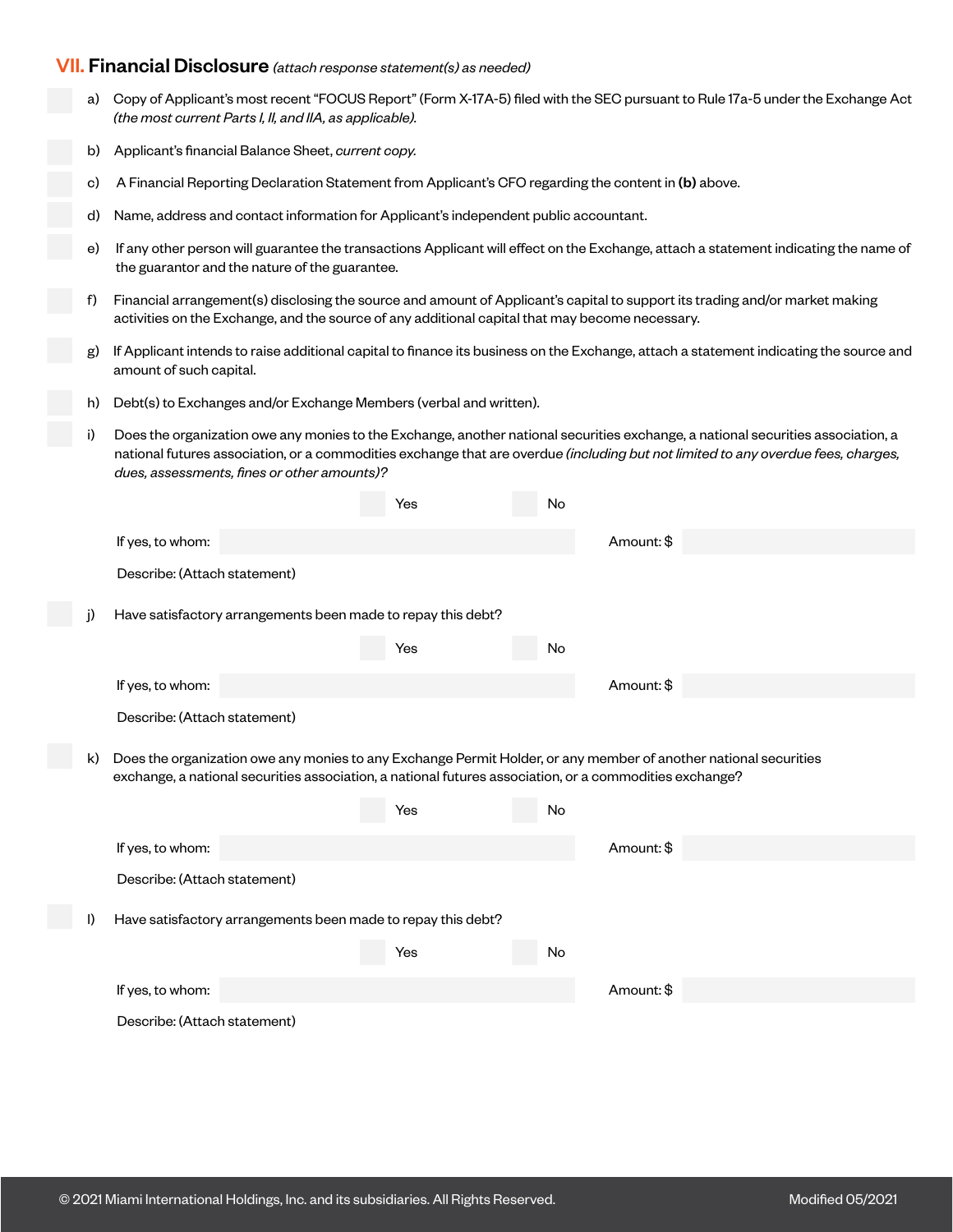### VIII. Equities Market Maker Membership *(attach response statement(s) as needed)*

- a) List of other SROs at which firm is a Market Maker including:
	- Securities for each SRO and trading designation including dealer and/or specialist.
- b) List of Market Makers and CRD qualifying registrations
- c) List of Authorized Traders and CRD qualifying registrations
- d) MPID(s):
- e) *Please provide:* Error Account Information:
- f) Written supervisory procedures related to equity market making.

## IX. Attestation, Consent to Jurisdiction and Authorization of Membership

#### Application-Firm:

- a) The Applicant agrees that it will abide by the By-Laws and Rules of the Exchange as amended from time to time, and by all circulars, notices, directives or decisions the Exchange adopts pursuant to or made in accordance with its Rules.
- b) The Applicant agrees to submit to the jurisdiction of the Exchange [Exchange Rules 1000 and 200(g)] in matters related to conducting of business on and access to the Exchange including rulings, orders, decisions, directives, investigations, disciplinary actions, prohibitions, limitations, penalties, and arbitrations, subject to right of appeal or review as provided by law.
- c) The Applicant may be the subject of an investigative and/or background checks, and therefore authorizes any SRO, Commodities Exchange, former employer and other persons to furnish to the Exchange, upon its request, any information that such person or entity may have concerning the character, ability, business activities, reputation and employment history of Applicant or its Associated Persons, and releases such person or entity from any and all liability in furnishing such information to the Exchange.
- d) The Applicant authorizes the Exchange to make available to any governmental agency, SRO, commodities exchange or similar entity, any information the Exchange may have concerning Applicant or its Associated Persons, and releases the Exchange from any and all liability in furnishing such information.
- The Applicant agrees to pay all dues, fees, assessments, and other charges in the manner and amount as shall from time to time be fixed by the Exchange.
- f) The Applicant certifies that all Associated Persons required to be fingerprinted have been fingerprinted and affirms that it is not associated with a person subject to a statutory disqualification, unless such individual's association is approved by an SRO.
- The undersigned represents that all the information contained in the Membership Application Form and supplemental materials it has submitted to the Exchange is true, complete and accurate and may be verified by investigation.
- The Applicant agrees to promptly update its application materials if any of the information provided is or becomes inaccurate or incomplete after the date of submission of its application to the Exchange and prior to its approval.
- i) As a condition of membership, the Applicant-Firm agrees to notify the Exchange of any substantive change(s) to itself or its association with an affiliated firm, including but not limited to, statutory disqualification, censure, a cease and desist order, refusal of registration, expulsion, or other disciplinary action, suspension, investigation, arbitration or litigation related to material allegation(s) of violation(s) of securities or commodities law or regulation, bankruptcy or contempt proceeding, injunction or civil judgment or conviction(s), change in control status or any other pertinent circumstance under the provisions of the Security Act of 1934.
- The undersigned attests that he/she is authorized on behalf of Applicant-Firm to make this application to the Exchange.

| Print Name: | Title: |  |
|-------------|--------|--|
|             |        |  |
| Signature:  | Date:  |  |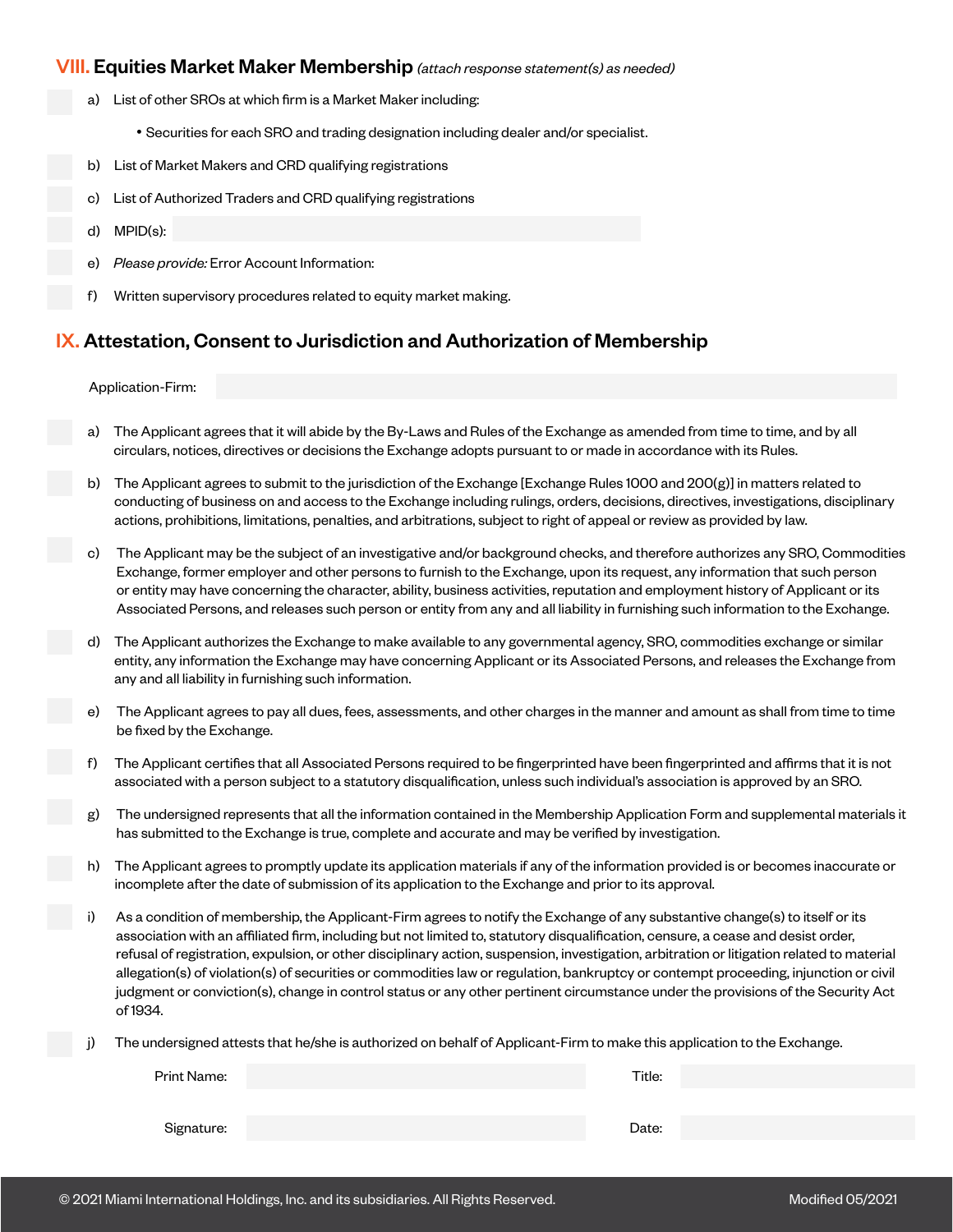# **Definitions**

*For purposes of this application, the following terms shall have the following meanings:*

Applicant – the Person applying to become a Member of the Exchange for purposes of participating on MIAX Pearl Equities as an Equity Member.

Associated Person – any partner, officer, director, or branch manager of a Member (or any person occupying a similar status or performing similar functions), any person directly or indirectly controlling, controlled by, or under common control with a Member, or any employee of a Member, except that any person associated with a Member whose functions are solely clerical or ministerial shall not be included in the meaning of such term for purposes of these Rules.

Authorized Trader – For purpose of MIAX Pearl Equities, the term "Authorized Trader" or "AT" shall mean a person who may submit orders (or who supervises a routing engine that may automatically submit orders) to the Exchange's trading facilities on behalf of his or her Member or Sponsored User.

Broker - The term "broker" shall have the same meaning as in Section 3(a)(4) of the Exchange Act.

Central Registration Depository ("Web CRD®" or "CRD") - a centralized electronic registration system maintained by FINRA which provides information on registered representatives and principals for members of participant organizations. This database contains employment history, exam scores, licensing information, disciplinary actions, fingerprint results, and other related registration information.

Control – the power to exercise a controlling influence over the management or policies of a person, unless such power is solely the result of an official position with such person. Any person who owns beneficially, directly or indirectly, more than 20% of the voting power in the election of directors of a corporation, or more than 25% of the voting power in the election of directors of any other corporation which directly or through one or more affiliates owns beneficially more than 25% of the voting power in the election of directors of such corporation, shall be presumed to control such corporation.

Dealer – The term "dealer" shall have the same meaning as in Section 3(a)(5) of the Exchange Act.

Designated Examining Authority ("DEA") – The term "designated examining authority" shall mean a self-regulatory organization, other than the Exchange, designated by the Commission under Section 17(d) of the Exchange Act to enforce compliance by Equity Members with Exchange Rules.

Equities Market Maker – The term "Equities Market Maker" shall mean an Equity Member that acts as a Market Maker in Equity Securities, pursuant to Chapter XXVI.

Equities Order Entry Firm – The term "Equities Order Entry Firm", "Order Entry Firm", or "OEF", shall mean those Equity Members representing orders as agent on MIAX Pearl Equities and those non-Equities Market Maker Members conducting proprietary trading.

Equity Member – The term "Equity Member" is a Member authorized by the Exchange to transact business on MIAX Pearl Equities.

Equity Securities – The term "Equity Securities" shall include any equity security defined as such pursuant to Rule 3a11-1 under the Exchange Act.

Financial Arrangement – the direct financing of a Market Maker's dealings upon the Exchange.

Member – a corporation, partnership, limited liability company or sole proprietorship that is registered with the Exchange pursuant to Chapter II of the Exchange Rules for the purposes of transacting business on the Exchange in one or more of the following capacities: (i) an "Equities Market Maker" and/or (ii) an "Equities Order Entry Firm."